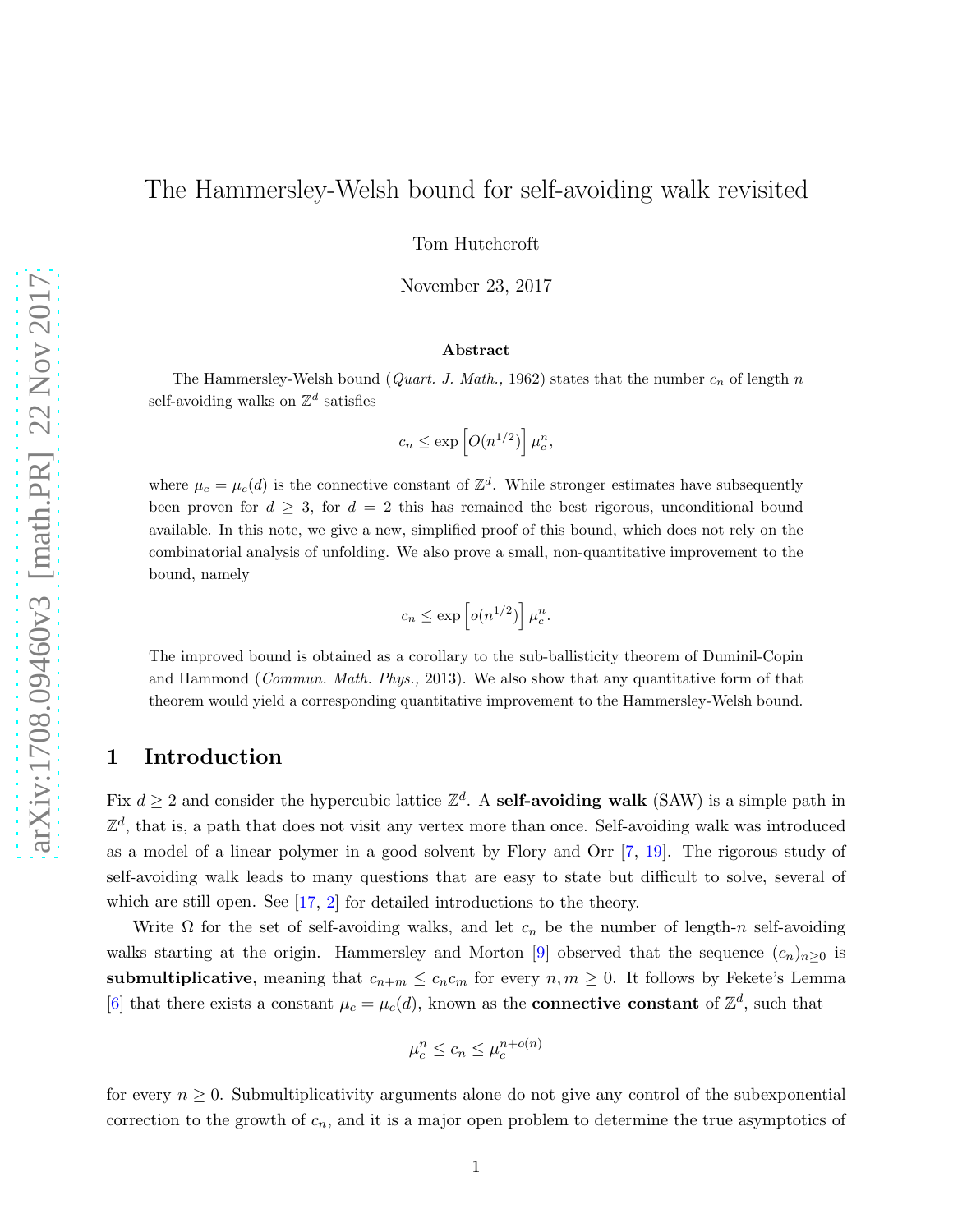$c_n$  when  $d = 2, 3, 4$ .

It is believed that in fact the number of self-avoiding walks satisfies

$$
c_n \approx \begin{cases} n^{\gamma_2 - 1} \mu_c^n & d = 2 \\ n^{\gamma_3 - 1} \mu_c^n & d = 3 \\ (\log n)^{1/4} \mu_c^n & d = 4 \\ \mu_c^n & d \ge 5. \end{cases} \qquad n \to \infty
$$

for some constants  $\gamma_2$  and  $\gamma_3$ . For  $d \geq 5$  this conjecture was verified in the seminal work of Hara and Slade [\[12,](#page-8-2) [11\]](#page-8-3). Rapid progress is being made on the four-dimensional case of the conjecture, including most notably a proof of the analogous conjecture for four-dimensional weakly self-avoiding walk by Bauerschmidt, Brydges, and Slade [\[1\]](#page-7-4). For  $d = 2, 3$  the conjecture is wide open.

The gap between what is conjectured and what is known for  $d = 2$  is very large. Nienhuis [\[18\]](#page-8-4) used non-rigorous Coulomb gas methods to compute that  $\gamma_2 = 43/32$ . This conjectured value of  $\gamma_2$ is strongly supported by numerical evidence  $[16, 13]$  $[16, 13]$ , non-rigorous conformal field theory arguments  $[4, 5]$  $[4, 5]$  $[4, 5]$ , and by the theory of SLE  $[15]$  (see also  $[8]$ ). In spite of all this, the best rigorous, unconditional estimate on  $c_n$  for  $d = 2$  was until now the following theorem of Hammersley and Welsh [\[10\]](#page-7-8). For  $d \geq 3$ , a similar stretched exponential bound with a better exponent was proven by Kesten [\[14\]](#page-8-8), see also [\[17,](#page-8-1) Section 3.3].

**Theorem 1.1** (Hammersley-Welsh). Let  $d \geq 2$ . Then

$$
c_n \le \exp\left[\sqrt{\frac{2\pi^2 n}{3}} + o(n^{1/2})\right]\mu_c^n = \exp\left[O(n^{1/2})\right]\mu_c^n
$$

as  $n \to \infty$ .

In this note, we prove the following slight improvement to the Hammersley-Welsh bound, which we show to be a corollary to the work of Duminil-Copin and Hammond [\[3\]](#page-7-9) on sub-ballisticity of the self-avoiding walk.

<span id="page-1-0"></span>**Theorem 1.2.** Let  $d \geq 2$ . Then  $c_n \leq \exp \left[ o(n^{1/2}) \right] \mu_c^n$  as  $n \to \infty$ .

Along the way, we also present a simplified proof of the Hammersley-Welsh bound (with a suboptimal constant in the exponent) that does not rely on either the combinatorial analysis of 'unfolding' or the analysis of integer partitions. We believe that both have been used in all published proofs of Hammersley-Welsh to date. We also believe that this simplified method of proof will be useful for obtaining further improvements to the bound in the future.

Let us briefly discuss the theorem of Duminil-Copin and Hammond. We will not in fact use their main result, but rather an intermediate result of theirs concerning self-avoiding bridges [\[3,](#page-7-9) Corollary 2.4 and Theorem 2.5. A self-avoiding walk  $\omega$  is a **self-avoiding bridge** (SAB) if the dth coordinate of  $\omega$  is uniquely minimized by its starting point, and is maximized (not necessarily uniquely) by its endpoint. Let  $b_n$  be the number of self-avoiding bridges of length n starting at the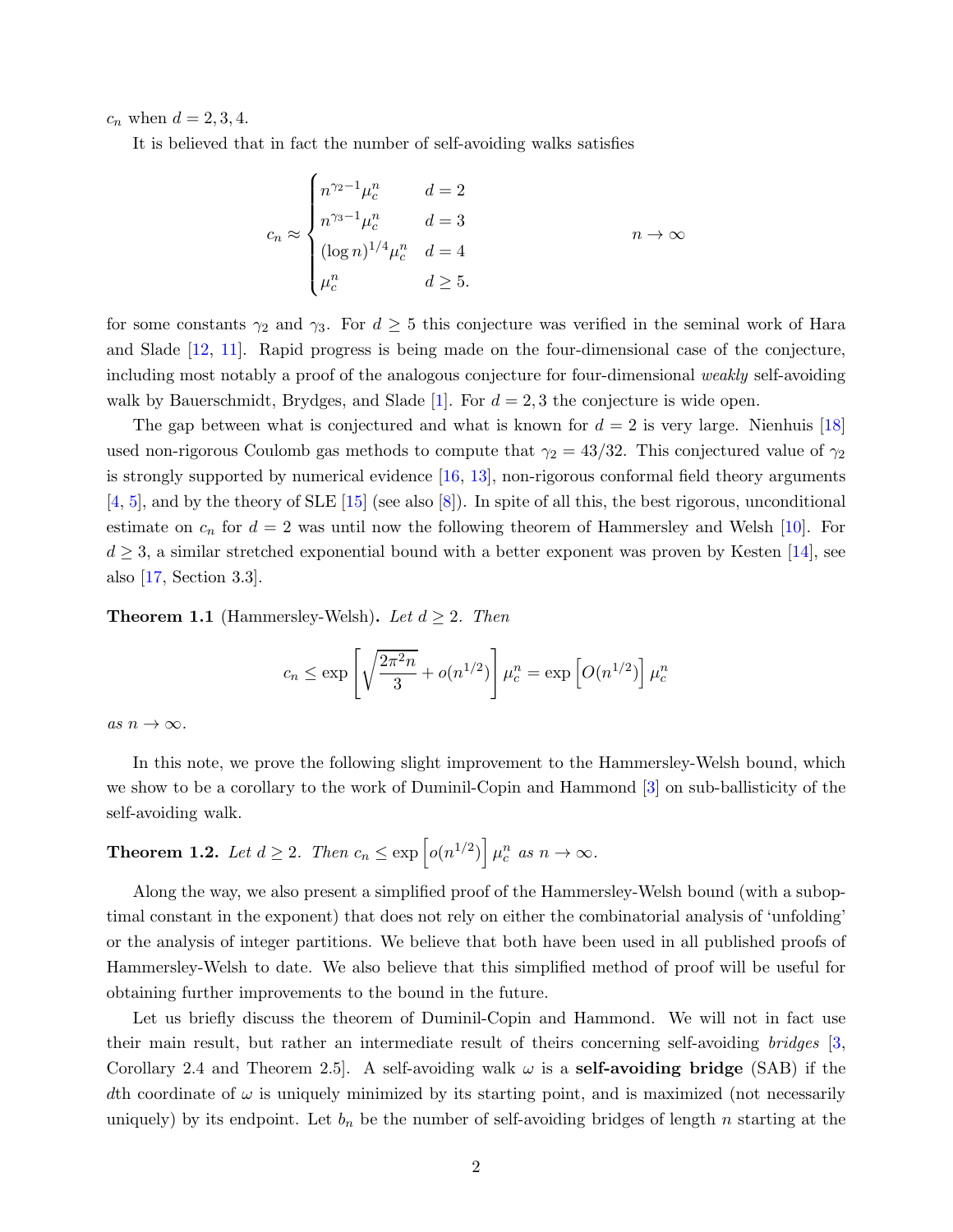origin. Probabilistically, Theorem [1.3](#page-2-0) states that for every fixed  $\varepsilon > 0$ , a uniformly chosen length n SAB is exponentially unlikely to reach height  $\varepsilon n$ , where the rate of exponential decay depends on  $\varepsilon$  (in some unknown way) but is always positive. Note that a length n SAB cannot reach height greater than n. We write  $\omega : v \to A$  to mean that  $\omega$  starts at the vertex v and ends in the set A.

<span id="page-2-0"></span>**Theorem 1.3** (Duminil-Copin and Hammond). Let  $d \geq 2$ . There exists an increasing function  $\phi = \phi_d : (0,1] \rightarrow (0,\infty)$  such that

$$
\sum_{\omega \in \Omega} \mathbb{1} \left[ \omega : 0 \to \mathbb{Z}^{d-1} \times \{m, m+1, \ldots \} \right] \text{ is a length } n \text{ SAB} \right] \le b_n \exp \left[ -\phi \left( \frac{m}{n} \right) n \right] \tag{1.1}
$$

for all  $n \geq m > 0$ .

The proof of Theorem [1.3](#page-2-0) is not quantitative and does not give any estimates on the function  $\phi$ . However, our derivation of Theorem [1.2](#page-1-0) from Theorem [1.3](#page-2-0) is quantitative, so that any quantitative version of Theorem [1.3](#page-2-0) would yield a quantitative improvement to Hammersley-Welsh. Indeed, suppose that  $\phi : (0,1] \to [0,\infty)$  satisfies  $(1.1)$ . Define  $\Phi : (0,1] \to [0,\infty)$  by

<span id="page-2-1"></span>
$$
\Phi(\varepsilon) = \inf_{\varepsilon \le \delta \le 1} \delta^{-1} \phi(\delta)
$$

and define  $\psi : (0,1) \to [1,\infty)$  by

$$
\psi(\varepsilon) = \sup \left\{ \lambda \ge 1 : \varepsilon \le 1 - \exp \left[ -\frac{\Phi(\lambda^{-1})}{\lambda - 1} \right] \right\}.
$$

If  $\phi$  is positive and increasing then  $\Phi$  is positive and increasing also, and it follows that  $\psi(\varepsilon) \to \infty$ as  $\varepsilon \to 0$ . Define  $\Psi : \{0, 1, \ldots\} \to [0, \infty)$  by

$$
\Psi(n) = \inf_{0 < \varepsilon < 1} \left[ 2 \left[ 1 - (1 - \varepsilon)^{\psi(\varepsilon)} \right]^{-1} - (n+1) \log(1-\varepsilon) \right].
$$

<span id="page-2-2"></span>The following is a quantitative version of Theorem [1.2.](#page-1-0)

**Theorem 1.4.** Let  $d \geq 2$ . Suppose that  $\phi : (0,1] \rightarrow [0,\infty)$  is increasing and satisfies [\(1.1\)](#page-2-1), and let Ψ be as above. Then

$$
c_n \le \exp[\Psi(n) - 2] \mu_c^{n+1}
$$

for every  $n \geq 0$ .

To deduce Theorem [1.2](#page-1-0) from Theorem [1.4](#page-2-2) it suffices to show that  $\Psi(n) = o(n^{1/2})$  when  $\phi$ is positive and increasing, which is straightforward. The classical Hammersley-Welsh bound (or rather the variant stated in Proposition [2.2](#page-3-0) below) can also be deduced from Theorem [1.4](#page-2-2) and the observation that  $\phi \equiv 0$  trivially satisfies [\(1.1\)](#page-2-1).

<sup>&</sup>lt;sup>1</sup>In [\[3\]](#page-7-9) it is not stated that the function is increasing. However, if  $\phi : (0,1] \to (0,\infty)$  satisfies [\(1.1\)](#page-2-1), then  $\tilde{\phi}(\varepsilon)$  =  $\sup\{\phi(\delta): 0 < \delta \leq \varepsilon\}$  is positive, increasing and also satisfies [\(1.1\)](#page-2-1).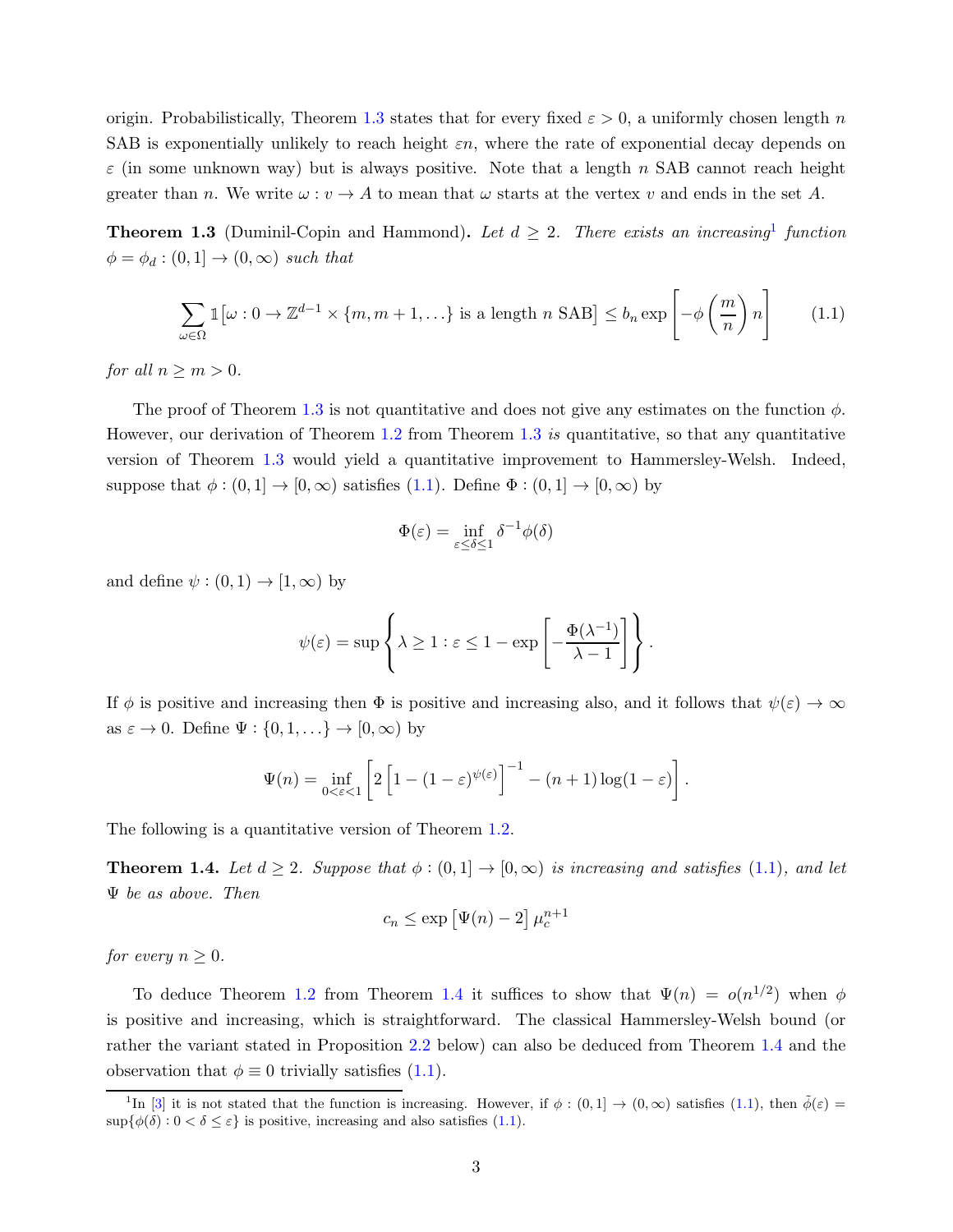Finally, we remark that any polynomial estimate on the function  $\phi$  appearing in Theorem [1.3](#page-2-0) would yield an improved exponent in the Hammerlsey-Welsh bound. We do not treat values  $\nu \leq 1$ as these cannot possibly occur; see Remark [2.5.](#page-6-0)

<span id="page-3-2"></span>**Corollary 1.5.** Let  $d \geq 2$ , and suppose that  $\phi(\varepsilon) = C\varepsilon^{\nu}$  satisfies [\(1.1\)](#page-2-1) for some  $\nu > 1$  and  $C > 0$ . Then

$$
c_n \le \exp\left[O\big(n^{(\nu-1)/(2\nu-1)}\big)\right]\mu_c^n.
$$

Remark 1.6. The central step in the proof of Theorem [1.4](#page-2-2) is to show that the generating function  $B(z) = \sum_{n=0}^{\infty} z^n b_n$  satisfies

$$
B((1-\varepsilon)z_c)\leq \left[1-(1-\varepsilon)^{\psi(\varepsilon)}\right]^{-1}.
$$

In particular, we obtain that if  $\phi(\varepsilon) = C\varepsilon^{\nu}$  satisfies [\(1.1\)](#page-2-1) for some  $C > 0$  and  $\nu > 1$ , then

$$
B((1 - \varepsilon)z_c) = O\left(\varepsilon^{(1 - \nu)/\nu}\right) \quad \text{as } \varepsilon \to 0. \tag{1.2}
$$

This can be thought of as an inequality between the 'sub-ballisticity exponent' and the bridge counting exponent.

## 2 Proof

#### 2.1 Proof of Hammersley-Welsh

Fix  $d \geq 2$ . In this section we give our new proof of the classical Hammersley-Welsh bound. Our starting point will be the following inequality between generating functions due to Madras and Slade [\[17,](#page-8-1) eq. 3.1.13]. We define

$$
\chi(z) = \sum_{n\geq 0} z^n c_n \quad \text{and} \quad B(z) = \sum_{n\geq 0} z^n b_n
$$

to be the generating functions of self-avoiding walks and self-avoiding bridges respectively. We define  $z_c = \mu_c^{-1}$ , which is the radius of convergence of  $\chi(z)$  and hence also of  $B(z)$  by the following proposition.

<span id="page-3-1"></span>**Proposition 2.1** (Madras and Slade).  $\chi(z) \leq z^{-1} \exp \left[ 2B(z) - 2 \right]$  for every  $z \geq 0$ .

This inequality relies on similar ideas as the proof of the Hammersley-Welsh bound, but is easier to prove. It does not rely on the combinatorial analysis of the 'unfolding' of walks. We will prove that the following version of Hammersley-Welsh with a suboptimal constant can be deduced directly from Proposition [2.1](#page-3-1) by elementary methods.

<span id="page-3-0"></span> $\textbf{Proposition 2.2.} \ \ c_n \leq \exp\left[\sqrt{8n}+O\left(\sqrt{1/n}\right)\right]\mu_c^{n+1}.$ 

Let  $L_n = \mathbb{Z}^{d-1} \times \{n\}$  for each  $n \geq 0$ . For each  $z \geq 0$  and  $n \geq 0$ , define

$$
a(z; n) = \sum_{\omega \in \Omega} z^{|\omega|} \mathbb{1} \left[ \omega : 0 \to L_n \text{ is a SAB} \right].
$$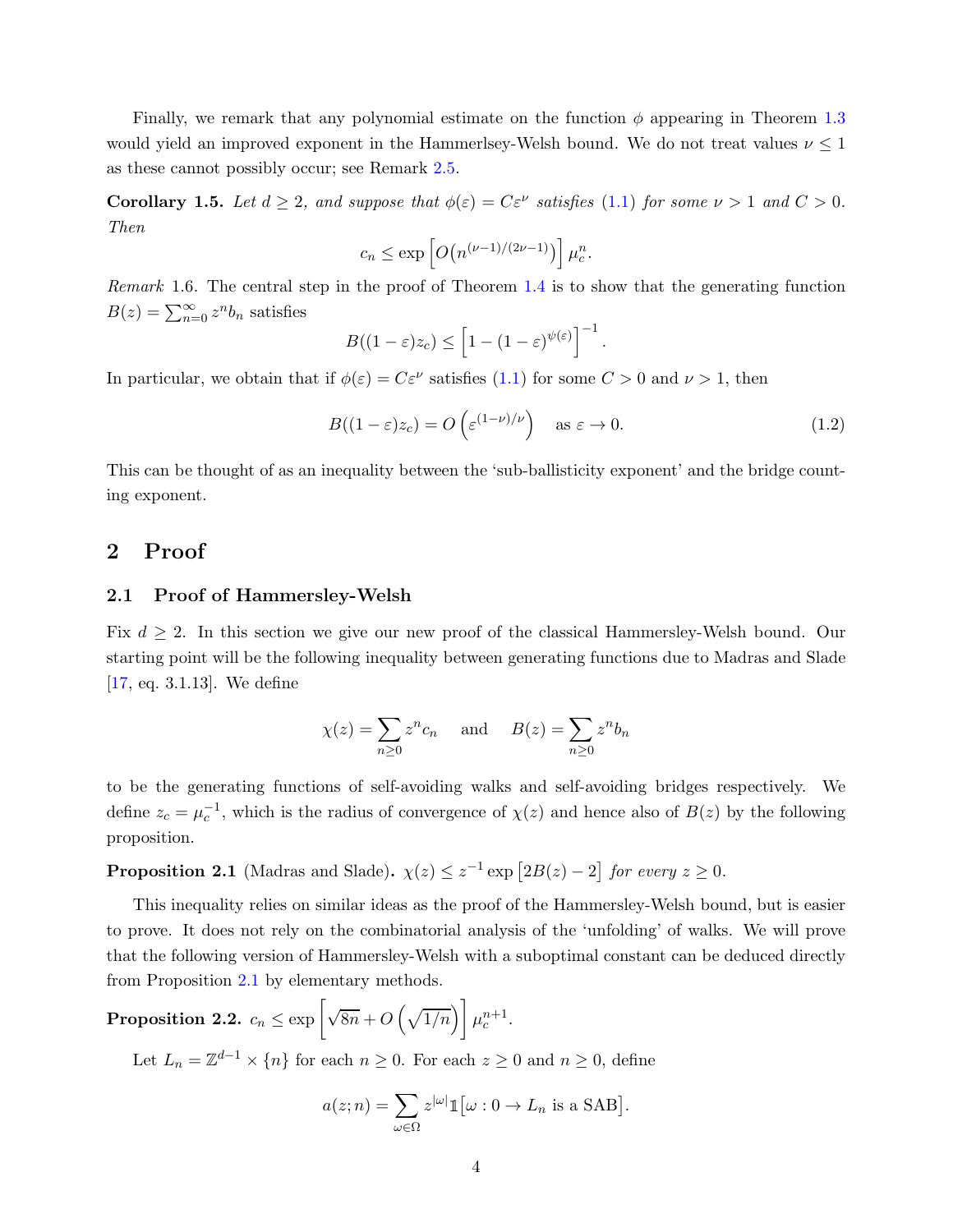If  $\omega_1: 0 \to L_n$  and  $\omega_2: 0 \to L_m$  are bridges, then we can form a bridge  $\omega: 0 \to L_{n+m}$  by applying a translation to  $\omega_2$  so that it starts at the endpoint of  $\omega_1$  and then concatenating the two paths. This implies that the sequence  $a(z; n)$  is supermultiplicative for each  $z \geq 0$ , meaning that

$$
a(z; n+m) \ge a(z; n) a(z; m)
$$

for every  $n, m \geq 0$ . It follows by Fekete's lemma that for each  $z \geq 0$  there exists  $\xi(z)$  such that

<span id="page-4-0"></span>
$$
\xi(z) = \lim_{n \to \infty} -\frac{1}{n} \log a(z; n) \in [-\infty, \infty]
$$
\n(2.1)

and that

<span id="page-4-1"></span>
$$
a(z; n) \le e^{-\xi(z)n} \tag{2.2}
$$

<span id="page-4-3"></span>for every  $n \geq 0$ .

#### Lemma 2.3.  $\xi(z_c) \geq 0$ .

*Proof.* For each  $n \geq 0$ ,  $a(z; n)$  is expressible as a power series in z with non-negative coefficients, and is therefore left-continuous in z for  $z > 0$ . If  $z < z_c$  then  $B(z) = \sum_{n \geq 0} a(z; n) < \infty$ , so that  $\xi(z) \geq 0$ by the identity [\(2.1\)](#page-4-0), and hence that  $a(z; n) \leq 1$  for every  $n \geq 0$  by the inequality [\(2.2\)](#page-4-1). Since this bound holds for all  $z < z_c$ , it also holds for  $z = z_c$  by left continuity.  $\Box$ 

A similar analysis shows that  $(b_n)_{n\geq 0}$  is supermultiplicative and that

<span id="page-4-4"></span>
$$
b_n \le \mu_c^n \tag{2.3}
$$

for every  $n \geq 0$  [\[17,](#page-8-1) eq. 1.2.17].

Proof of Proposition [2.2.](#page-3-0) We have the trivial inequality

<span id="page-4-2"></span>
$$
a((1 - \varepsilon)z_c; n) \le (1 - \varepsilon)^n a(z_c; n) \le (1 - \varepsilon)^n.
$$
\n(2.4)

It follows that  $B((1 - \varepsilon)z_c) \leq \varepsilon^{-1}$ , and hence that

$$
\chi((1-\varepsilon)z_c) \leq \frac{1}{z} \exp\left[2\varepsilon^{-1} - 2\right].
$$

To conclude, we apply the trivial inequality

<span id="page-4-5"></span>
$$
z_c^n c_n \le (1 - \varepsilon)^{-n} \chi((1 - \varepsilon)z_c) \tag{2.5}
$$

with  $\varepsilon = (n/2)^{-1/2}$  to deduce that

$$
z_c^{n+1}c_n \le \exp\left[\sqrt{2n} - 2\right] \left(1 - \sqrt{2/n}\right)^{-n-1} = \exp\left[\sqrt{8n} + O(\sqrt{1/n})\right]
$$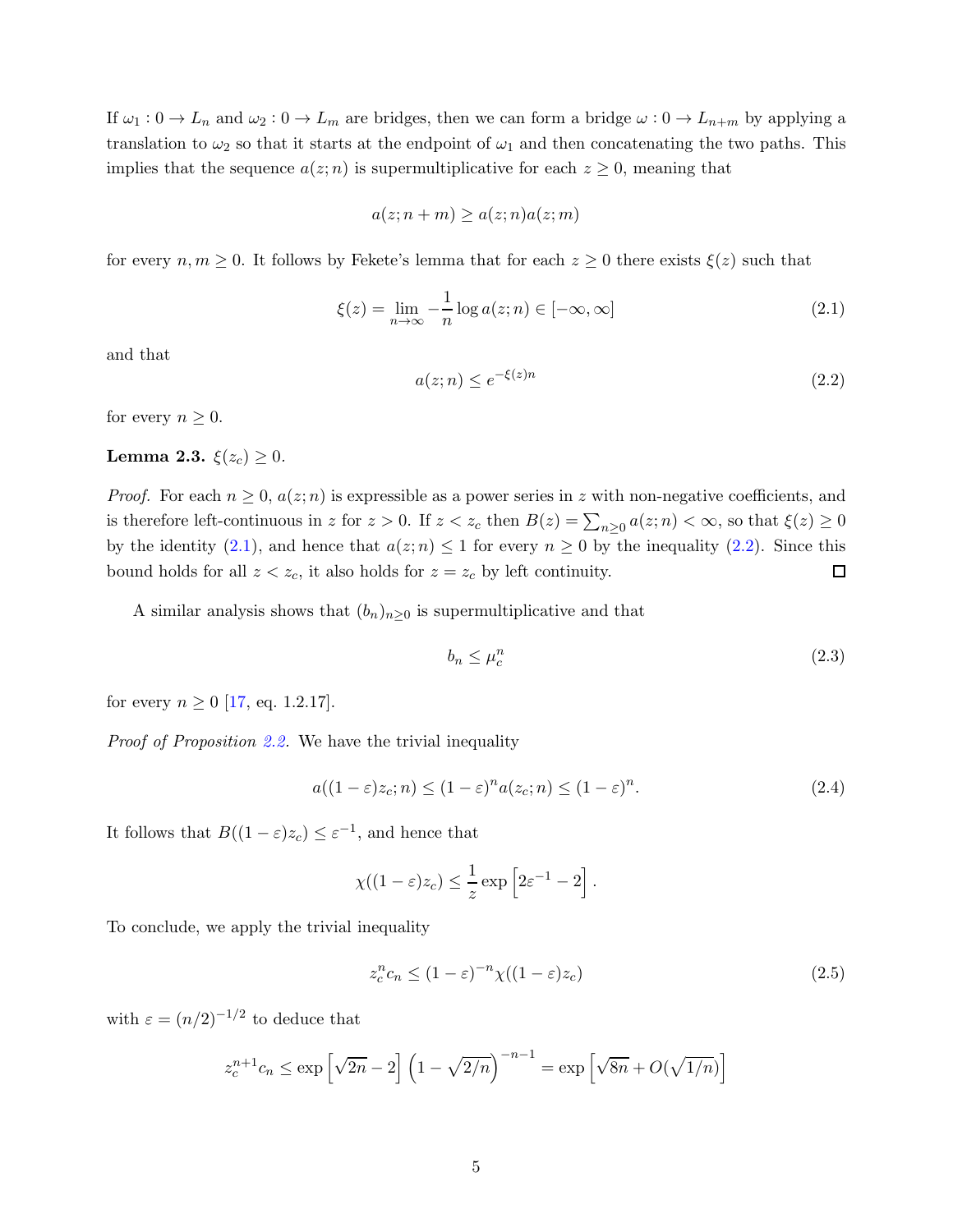as  $n \to \infty$ , where the equality on the right-hand side follows by calculus (the −2 has not been forgotten).  $\Box$ 

#### 2.2 Proof of the improvement

The main idea behind Theorems [1.2](#page-1-0) and [1.4](#page-2-2) is that Theorem [1.3](#page-2-0) allows us to improve upon the trivial inequality [\(2.4\)](#page-4-2). This improvement is encapsulated in the following lemma.

Lemma 2.4.  $\xi((1-\varepsilon)z_c) \geq -\psi(\varepsilon) \log(1-\varepsilon)$  for every  $\varepsilon > 0$ .

Proof. It suffices to prove that

<span id="page-5-0"></span>
$$
\xi((1-\varepsilon)z_c) \ge \min\{-\lambda \log(1-\varepsilon), -\log(1-\varepsilon) + \Phi(\lambda^{-1})\} \tag{2.6}
$$

for every  $\varepsilon > 0$  and  $\lambda \geq 1$ , since the result then follows by optimizing over  $\lambda$ . Splitting the walks contributing to  $a((1-\varepsilon)z_c; n)$  according to whether they have length more than  $\lambda n$  or not yields that

$$
a((1-\varepsilon)z_c; n) \le \sum_{m \ge \lambda_n} \sum_{\omega \in \Omega} z_c^m (1-\varepsilon)^m \mathbb{1} \left[ \omega : 0 \to L_n \text{ a length } m \text{ SAB} \right]
$$

$$
+ \sum_{m=n} \sum_{\omega \in \Omega} z_c^m (1-\varepsilon)^m \mathbb{1} \left[ \omega : 0 \to L_n \text{ a length } m \text{ SAB} \right]
$$

and hence that

$$
a((1-\varepsilon)z_c; n) \le (1-\varepsilon)^{\lambda n} \sum_{m \ge \lambda n} \sum_{\omega \in \Omega} z_c^m \mathbb{1} \left[ \omega : 0 \to L_n \text{ a length } m \text{ SAB} \right]
$$

$$
+ (1-\varepsilon)^n \sum_{m=n}^{\lambda n} \sum_{\omega \in \Omega} z_c^m \mathbb{1} \left[ \omega : 0 \to L_n \text{ a length } m \text{ SAB} \right].
$$

This implies that

$$
a((1-\varepsilon)z_c; n) \le (1-\varepsilon)^{\lambda n} a(z; n) + (1-\varepsilon)^n \sum_{m=n}^{\lambda n} z_c^m b_m \exp\left[-\phi\left(\frac{n}{m}\right)m\right]
$$
  

$$
\le (1-\varepsilon)^{\lambda n} + \lambda n (1-\varepsilon)^n \exp\left[-\Phi(\lambda^{-1})n\right]
$$

for every  $n \geq 0$ , where  $(2.2)$ , Lemma [2.3,](#page-4-3)  $(2.3)$  and the definition of  $\Phi$  were used in the second inequality. The claimed inequality [\(2.6\)](#page-5-0) follows.  $\Box$ 

*Proof of Theorem [1.4.](#page-2-2)* Applying  $(2.6)$  and  $(2.2)$  yields the estimate

$$
B((1-\varepsilon)z_c) = \sum_{n\geq 0} a((1-\varepsilon)z_c; n) \leq \sum_{n\geq 0} e^{\psi(\varepsilon)\log(1-\varepsilon)n} = \left[1 - (1-\varepsilon)^{\psi(\varepsilon)}\right]^{-1}
$$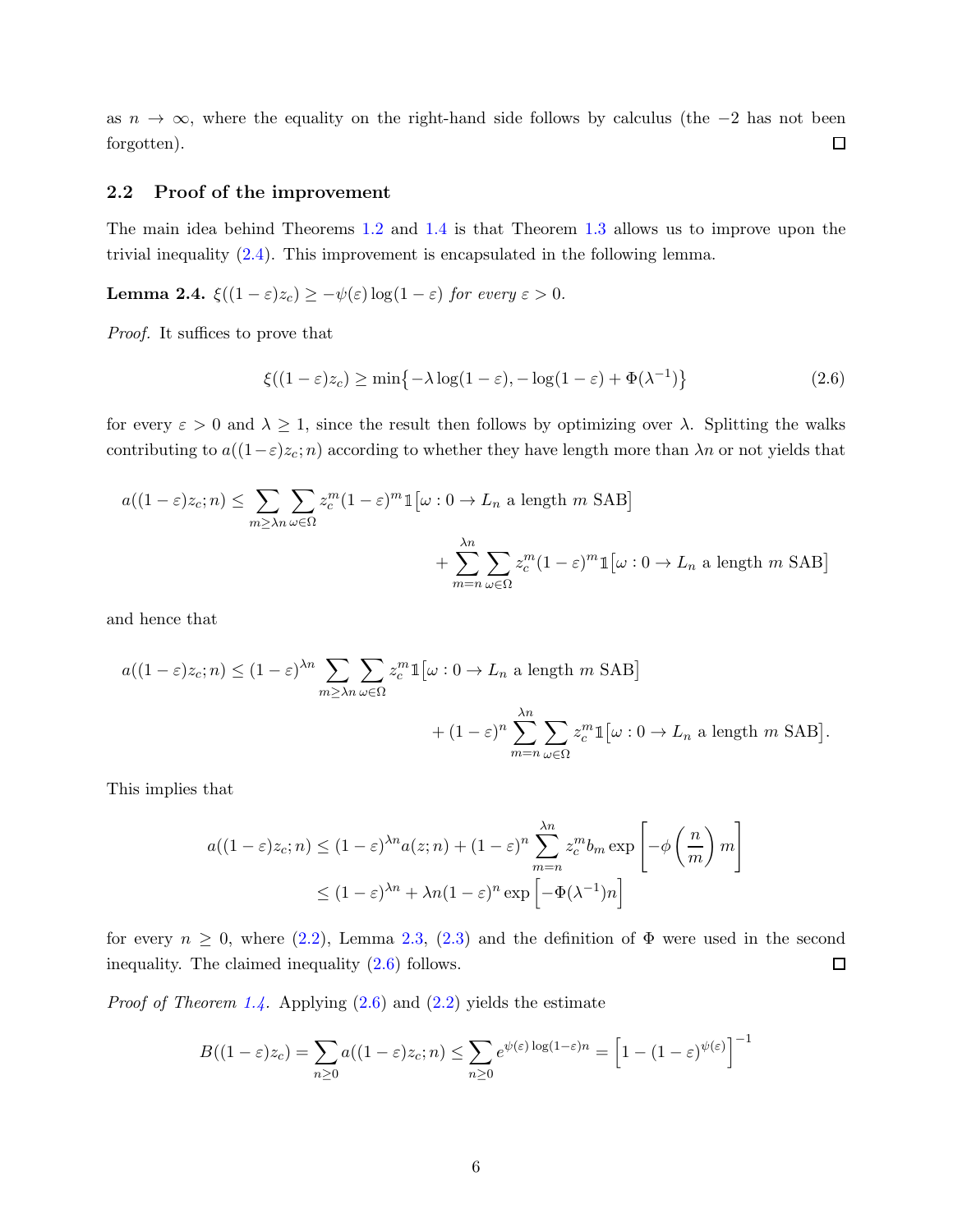We deduce from Proposition [2.1](#page-3-1) that

$$
\chi((1-\varepsilon)z_c) \leq \frac{1}{(1-\varepsilon)z_c} \exp\left[2\left[1-(1-\varepsilon)^{\psi(\varepsilon)}\right]^{-1}-2\right].
$$

The claim now follows by applying the trivial inequality  $(2.5)$  as in the proof of Proposition [2.2.](#page-3-0)  $\Box$ 

*Proof of Theorem [1.2.](#page-1-0)* Let  $\phi$  be as in Theorem [1.3.](#page-2-0) It suffices to prove that  $\Psi(n) = o(n^{1/2})$ . Since  $\phi(\varepsilon)$  is increasing and  $\phi(\varepsilon) > 0$  for all  $0 < \varepsilon \leq 1$ , we have that  $\Phi(\varepsilon) > 0$  for all  $0 < \varepsilon \leq 1$ , and hence that  $\psi(\varepsilon) \to \infty$  as  $\varepsilon \to 0$ . Fix  $M \ge 1$  and  $\delta > 0$ . Then there exists  $0 < \varepsilon_0 \le 1$  such that  $\psi(\varepsilon) \ge M$ for every  $0 < \varepsilon \leq \varepsilon_0$ . Setting  $\varepsilon = \delta n^{-1/2}$  yields that

$$
\Psi(n) \le 2\left[1 - (1 - \delta n^{-1/2})^M\right]^{-1} - (n+1)\log(1 - \delta n^{-1/2})
$$

for every sufficiently large  $n$ . It follows by calculus that

$$
\Psi(n) \le \left(\delta + \frac{2}{\delta M}\right) n^{1/2} + o(n^{1/2})
$$

as  $n \to \infty$ . The result follows since  $M \ge 1$  and  $\delta > 0$  were arbitrary (e.g. by taking  $M = \delta^{-2}$  and sending  $\delta \to 0$ ).  $\Box$ 

Proof of Corollary [1.5.](#page-3-2) Suppose that  $\phi(\varepsilon) \geq C\varepsilon^{\nu}$  for some  $C > 0$  and  $\nu > 1$ , and that  $\phi$  satisfies [\(1.1\)](#page-2-1). Then  $\Phi(\varepsilon) \geq C \varepsilon^{\nu-1}$  and hence

$$
\psi(\varepsilon) \ge \sup \left\{ \lambda \ge 1 : \varepsilon \le 1 - \exp \left[ -C \frac{\lambda^{1-\nu}}{\lambda - 1} \right] \right\}.
$$

A straightforward analysis then yields that

$$
\psi(\varepsilon) \ge C' \varepsilon^{-1/\nu}
$$

for some  $C' > 0$  and every  $\varepsilon > 0$  sufficiently small. Let  $\alpha > 0$ . Then

$$
\Psi(n) \le 2\left[1 - (1 - n^{-\alpha})^{C'n^{\alpha/\nu}}\right]^{-1} - (n+1)\log(1 - n^{-\alpha})
$$

for every  $n$  sufficiently large. It follows by calculus that

$$
\Psi(n) = O\left(n^{\alpha(\nu - 1)/\nu} + n^{1-\alpha}\right)
$$

<span id="page-6-0"></span>as  $n \to \infty$ . Optimizing by taking  $\alpha = \nu/(2\nu - 1)$  and applying Theorem [1.4](#page-2-2) yields the claim.  $\Box$ 

Remark 2.5. We now explain why values of  $\nu \leq 1$  are not possible in Corollary [1.5.](#page-3-2) Suppose that  $\phi$ satisfies [\(1.1\)](#page-2-1). An inequality of Madras and Slade [\[17,](#page-8-1) eq. 3.1.14] (which is a trivial consequence of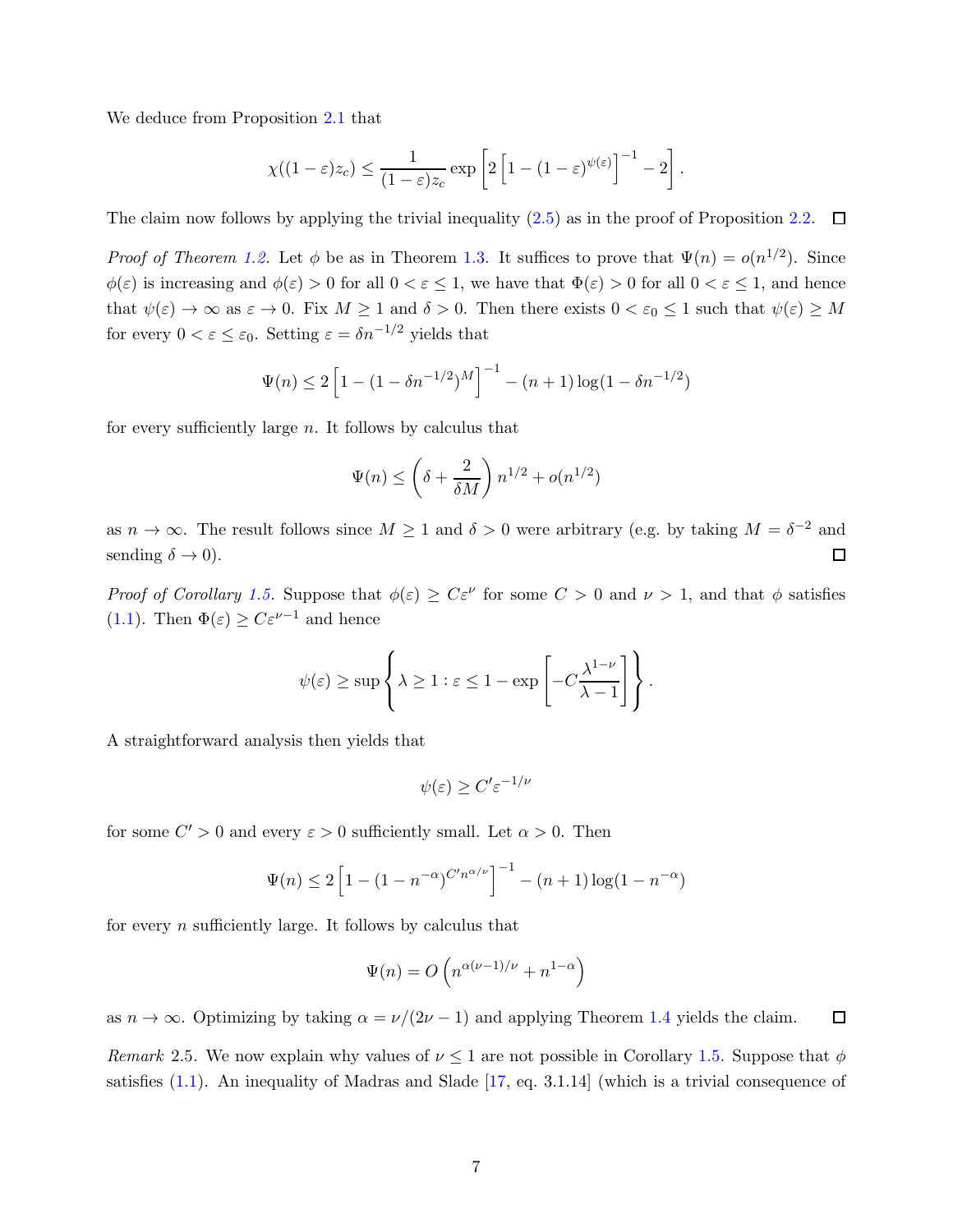Proposition [2.1\)](#page-3-1) states that

$$
B((1-\varepsilon)z_c) \ge 1 + \frac{1}{2}\log[(1-\varepsilon)z_c] + \frac{1}{2}\log \varepsilon^{-1},
$$

and it follows that

$$
\left[1 - (1 - \varepsilon)^{\psi(\varepsilon)}\right]^{-1} \ge 1 + \frac{1}{2}\log[(1 - \varepsilon)z_c] + \frac{1}{2}\log \varepsilon^{-1}.
$$

This rearranges to give

$$
\psi(\varepsilon) \le \frac{2 + o(1)}{-\varepsilon \log \varepsilon} \quad \text{ and hence} \quad \phi\left(\frac{-\varepsilon \log \varepsilon}{2 + o(1)}\right) \le (1 + o(1))\varepsilon
$$

as  $\varepsilon \to 0$ . Probabilistically, this yields a lower bound on the asymptotic probability that an *n*-step SAB has height at least  $\varepsilon n$ .

#### Acknowledgments

The author was supported by internships at Microsoft Research and a Microsoft Research PhD Fellowship. We thank Omer Angel, Hugo Duminil-Copin, Tyler Helmuth and Gordon Slade for comments on an earlier draft. Finally, we thank the anonymous referee for catching several errors in the preprint.

## <span id="page-7-4"></span>References

- <span id="page-7-1"></span>[1] R. Bauerschmidt, D. C. Brydges, and G. Slade. Logarithmic correction for the susceptibility of the 4-dimensional weakly self-avoiding walk: a renormalisation group analysis. *Comm. Math. Phys.*, 337(2):817–877, 2015.
- [2] R. Bauerschmidt, H. Duminil-Copin, J. Goodman, and G. Slade. Lectures on self-avoiding walks. In *Probability and statistical physics in two and more dimensions*, volume 15 of *Clay Math. Proc.*, pages 395–467. Amer. Math. Soc., Providence, RI, 2012.
- <span id="page-7-9"></span><span id="page-7-5"></span>[3] H. Duminil-Copin and A. Hammond. Self-avoiding walk is sub-ballistic. *Comm. Math. Phys.*, 324(2):401–423, 2013.
- <span id="page-7-6"></span>[4] B. Duplantier. Intersections of random walks. A direct renormalization approach. *Comm. Math. Phys.*, 117(2):279– 329, 1988.
- <span id="page-7-3"></span>[5] B. Duplantier. Renormalization and conformal invariance for polymers. In *Fundamental problems in statistical mechanics VII (Altenberg, 1989)*, pages 171–223. North-Holland, Amsterdam, 1990.
- <span id="page-7-0"></span>[6] M. Fekete. über die Verteilung der Wurzeln bei gewissen algebraischen Gleichungen mit ganzzahligen Koeffizienten. *Math. Z.*, 17(1):228–249, 1923.
- <span id="page-7-7"></span>[7] P. J. Flory. *Principles of polymer chemistry*. Cornell University Press, 1953.
- <span id="page-7-2"></span>[8] E. Gwynne and J. Miller. Convergence of the self-avoiding walk on random quadrangulations to sle<sub>8/3</sub> on  $\sqrt{8/3}$ liouville quantum gravity, 2016.
- <span id="page-7-8"></span>[9] J. M. Hammersley and K. W. Morton. Poor man's Monte Carlo. *J. Roy. Statist. Soc. Ser. B.*, 16:23–38; discussion 61–75, 1954.
- [10] J. M. Hammersley and D. J. A. Welsh. Further results on the rate of convergence to the connective constant of the hypercubical lattice. *Quart. J. Math. Oxford Ser. (2)*, 13:108–110, 1962.